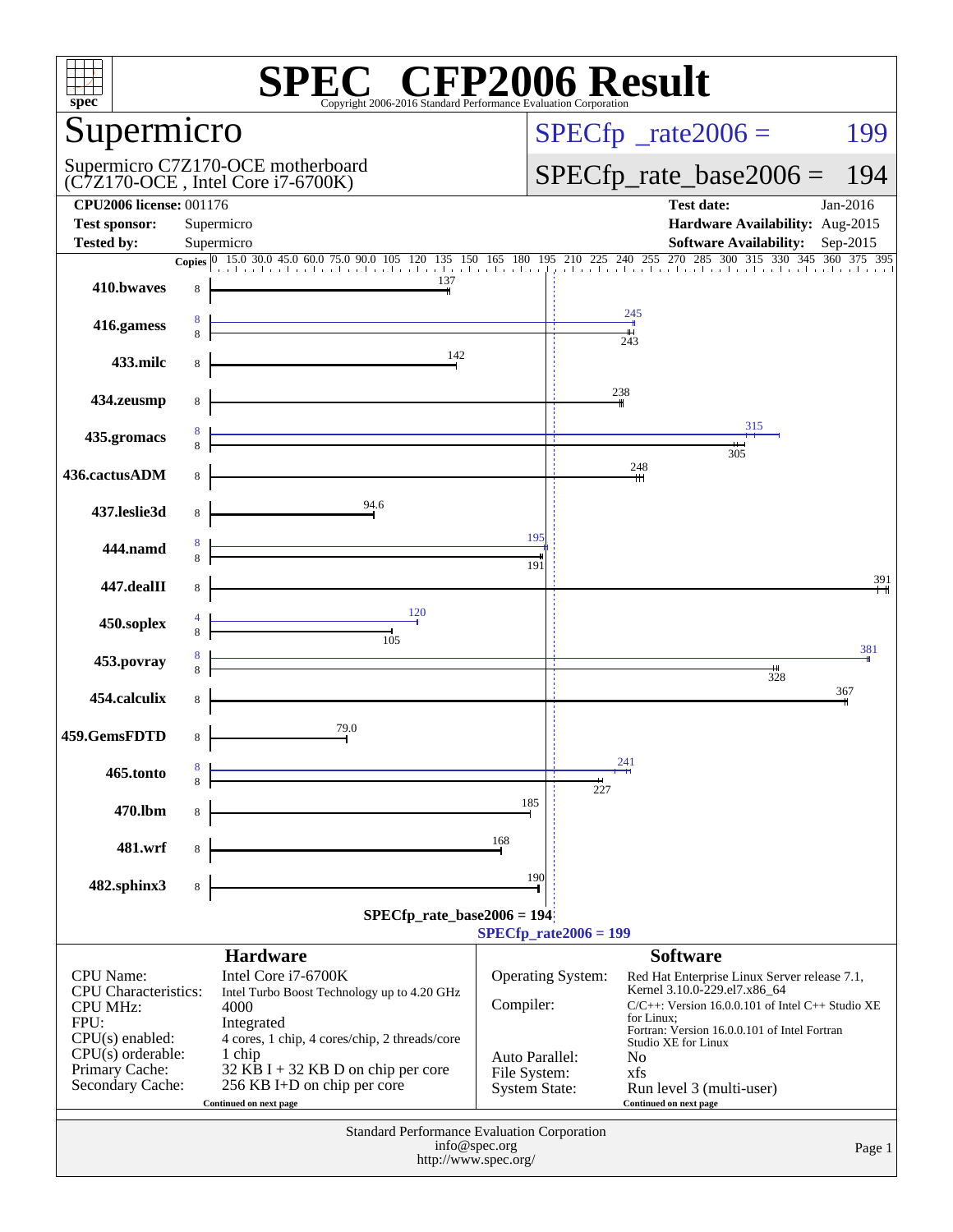

## Supermicro

#### (C7Z170-OCE , Intel Core i7-6700K) Supermicro C7Z170-OCE motherboard

#### $SPECfp_rate2006 = 199$  $SPECfp_rate2006 = 199$

#### [SPECfp\\_rate\\_base2006 =](http://www.spec.org/auto/cpu2006/Docs/result-fields.html#SPECfpratebase2006) 194

| <b>CPU2006 license: 001176</b>       |                                                                                                |                                                            | <b>Test date:</b><br>$Jan-2016$             |
|--------------------------------------|------------------------------------------------------------------------------------------------|------------------------------------------------------------|---------------------------------------------|
| <b>Test sponsor:</b>                 | Supermicro                                                                                     |                                                            | Hardware Availability: Aug-2015             |
| <b>Tested by:</b>                    | Supermicro                                                                                     |                                                            | <b>Software Availability:</b><br>$Sep-2015$ |
| L3 Cache:<br>Other Cache:<br>Memory: | 8 MB I+D on chip per chip<br>None<br>16 GB (4 x 4 GB 1Rx8 PC4-2800R-U, running at 2133<br>MHz) | <b>Base Pointers:</b><br>Peak Pointers:<br>Other Software: | $32/64$ -bit<br>$32/64$ -bit<br>None        |
| Disk Subsystem:<br>Other Hardware:   | $1 \times 200$ GB SATA III SSD<br>None                                                         |                                                            |                                             |

| <b>Results Table</b> |               |                |       |                |       |                |             |               |                |              |                |              |                |              |
|----------------------|---------------|----------------|-------|----------------|-------|----------------|-------------|---------------|----------------|--------------|----------------|--------------|----------------|--------------|
|                      | <b>Base</b>   |                |       |                |       |                | <b>Peak</b> |               |                |              |                |              |                |              |
| <b>Benchmark</b>     | <b>Copies</b> | <b>Seconds</b> | Ratio | <b>Seconds</b> | Ratio | <b>Seconds</b> | Ratio       | <b>Copies</b> | <b>Seconds</b> | <b>Ratio</b> | <b>Seconds</b> | <b>Ratio</b> | <b>Seconds</b> | <b>Ratio</b> |
| 410.bwayes           | $\mathbf{8}$  | 786            | 138   | 794            | 137   | 794            | 137         | 8             | 786            | 138          | 794            | 137          | 794            | 137          |
| 416.gamess           | 8             | 648            | 242   | 645            | 243   | 640            | 245         | 8             | 640            | 245          | 640            | 245          | 639            | 245          |
| $433$ .milc          | 8             | 517            | 142   | 516            | 142   | 516            | 142         | 8             | 517            | 142          | 516            | 142          | 516            | 142          |
| 434.zeusmp           | 8             | 305            | 239   | 307            | 237   | 306            | 238         | 8             | 305            | 239          | 307            | 237          | 306            | 238          |
| 435.gromacs          | 8             | 185            | 309   | 188            | 303   | 187            | 305         | 8             | 174            | 329          | 181            | 315          | 184            | 310          |
| 436.cactusADM        | 8             | 381            | 251   | 385            | 248   | 388            | 247         | 8             | 381            | 251          | 385            | 248          | 388            | 247          |
| 437.leslie3d         | 8             | 795            | 94.6  | 794            | 94.7  | 796            | 94.5        | 8             | 795            | 94.6         | 794            | 94.7         | 796            | 94.5         |
| 444.namd             | 8             | 334            | 192   | 335            | 191   | 336            | 191         | 8             | 329            | 195          | 329            | 195          | 332            | 193          |
| 447.dealII           | 8             | 237            | 386   | 233            | 393   | 234            | <u>391</u>  | 8             | 237            | 386          | 233            | 393          | 234            | 391          |
| $450$ .soplex        | 8             | 636            | 105   | 635            | 105   | 637            | 105         | 4             | <u>279</u>     | <b>120</b>   | 279            | 119          | 278            | 120          |
| 453.povray           | 8             | 130            | 328   | 129            | 329   | 131            | 326         | 8             | <u>112</u>     | 381          | 112            | 380          | 112            | 382          |
| 454.calculix         | 8             | 180            | 367   | 180            | 367   | 179            | 368         | 8             | 180            | 367          | 180            | 367          | 179            | 368          |
| 459.GemsFDTD         | 8             | 1079           | 78.6  | 1074           | 79.0  | 1074           | 79.0        | 8             | 1079           | 78.6         | 1074           | 79.0         | 1074           | 79.0         |
| 465.tonto            | 8             | 347            | 227   | 351            | 225   | 347            | 227         | 8             | 327            | 241          | 336            | 234          | 324            | 243          |
| 470.1bm              | 8             | 593            | 185   | 593            | 185   | 593            | 185         | 8             | 593            | 185          | 593            | 185          | 593            | 185          |
| 481.wrf              | 8             | 532            | 168   | 531            | 168   | 530            | 168         | 8             | 532            | 168          | 531            | 168          | 530            | 168          |
| 482.sphinx3          | 8             | 820            | 190   | 821            | 190   | 823            | 189         | 8             | 820            | 190          | 821            | <b>190</b>   | 823            | 189          |

Results appear in the [order in which they were run.](http://www.spec.org/auto/cpu2006/Docs/result-fields.html#RunOrder) Bold underlined text [indicates a median measurement.](http://www.spec.org/auto/cpu2006/Docs/result-fields.html#Median)

#### **[Submit Notes](http://www.spec.org/auto/cpu2006/Docs/result-fields.html#SubmitNotes)**

 The taskset mechanism was used to bind copies to processors. The config file option 'submit' was used to generate taskset commands to bind each copy to a specific processor. For details, please see the config file.

#### **[Operating System Notes](http://www.spec.org/auto/cpu2006/Docs/result-fields.html#OperatingSystemNotes)**

Stack size set to unlimited using "ulimit -s unlimited"

#### **[Platform Notes](http://www.spec.org/auto/cpu2006/Docs/result-fields.html#PlatformNotes)**

 As tested, the system used a Supermicro CSE-743TQ-1200B-SQ chassis. The chassis is configured with a PWS-1K25P-PQ power supply, 1 SNK-P0051AP4 heatsink, as well as 1 FAN-0103L4 rear fan and 2 FAN-0104L4 chassis fan. Continued on next page

> Standard Performance Evaluation Corporation [info@spec.org](mailto:info@spec.org) <http://www.spec.org/>

Page 2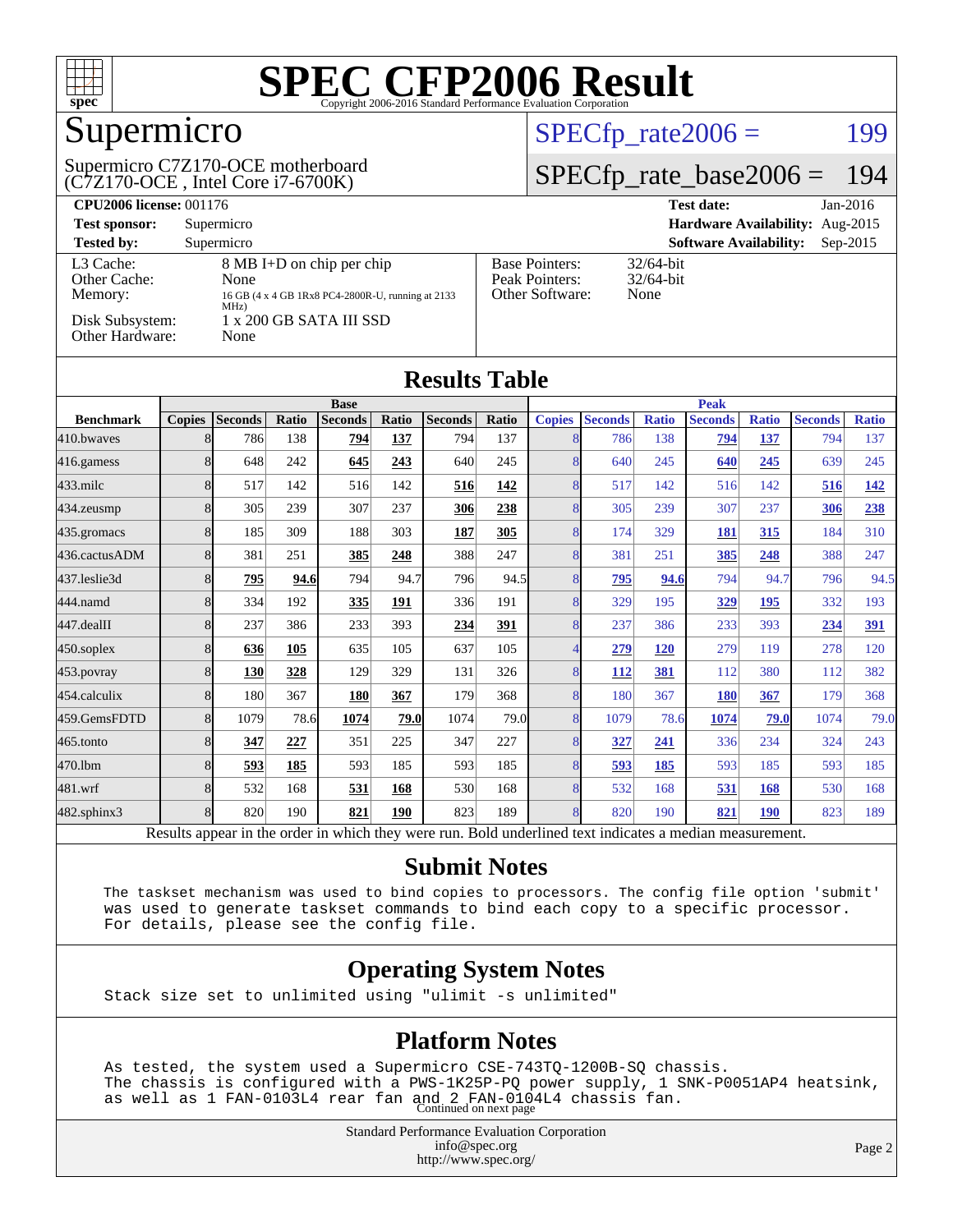

#### Supermicro

 $SPECfp_rate2006 =$  199

(C7Z170-OCE , Intel Core i7-6700K) Supermicro C7Z170-OCE motherboard

[SPECfp\\_rate\\_base2006 =](http://www.spec.org/auto/cpu2006/Docs/result-fields.html#SPECfpratebase2006) 194

**[CPU2006 license:](http://www.spec.org/auto/cpu2006/Docs/result-fields.html#CPU2006license)** 001176 **[Test date:](http://www.spec.org/auto/cpu2006/Docs/result-fields.html#Testdate)** Jan-2016 **[Test sponsor:](http://www.spec.org/auto/cpu2006/Docs/result-fields.html#Testsponsor)** Supermicro **[Hardware Availability:](http://www.spec.org/auto/cpu2006/Docs/result-fields.html#HardwareAvailability)** Aug-2015 **[Tested by:](http://www.spec.org/auto/cpu2006/Docs/result-fields.html#Testedby)** Supermicro **Supermicro [Software Availability:](http://www.spec.org/auto/cpu2006/Docs/result-fields.html#SoftwareAvailability)** Sep-2015

#### **[Platform Notes \(Continued\)](http://www.spec.org/auto/cpu2006/Docs/result-fields.html#PlatformNotes)**

Standard Performance Evaluation Corporation [info@spec.org](mailto:info@spec.org) <http://www.spec.org/> Page 3 Sysinfo program /usr/cpu2006/config/sysinfo.rev6914 \$Rev: 6914 \$ \$Date:: 2014-06-25 #\$ e3fbb8667b5a285932ceab81e28219e1 running on C7Z170-01 Fri Jan 8 05:39:45 2016 This section contains SUT (System Under Test) info as seen by some common utilities. To remove or add to this section, see: <http://www.spec.org/cpu2006/Docs/config.html#sysinfo> From /proc/cpuinfo model name : Intel(R) Core(TM) i7-6700K CPU @ 4.00GHz 1 "physical id"s (chips) 8 "processors" cores, siblings (Caution: counting these is hw and system dependent. The following excerpts from /proc/cpuinfo might not be reliable. Use with caution.) cpu cores : 4 siblings : 8 physical 0: cores 0 1 2 3 cache size : 8192 KB From /proc/meminfo MemTotal: 16206016 kB HugePages\_Total: 0 Hugepagesize: 2048 kB From /etc/\*release\* /etc/\*version\* os-release: NAME="Red Hat Enterprise Linux Server" VERSION="7.1 (Maipo)" ID="rhel" ID\_LIKE="fedora" VERSION\_ID="7.1" PRETTY\_NAME="Red Hat Enterprise Linux Server 7.1 (Maipo)" ANSI\_COLOR="0;31" CPE\_NAME="cpe:/o:redhat:enterprise\_linux:7.1:GA:server" redhat-release: Red Hat Enterprise Linux Server release 7.1 (Maipo) system-release: Red Hat Enterprise Linux Server release 7.1 (Maipo) system-release-cpe: cpe:/o:redhat:enterprise\_linux:7.1:ga:server uname -a: Linux C7Z170-01 3.10.0-229.el7.x86\_64 #1 SMP Thu Jan 29 18:37:38 EST 2015 x86\_64 x86\_64 x86\_64 GNU/Linux run-level 3 Jan 7 18:22 SPEC is set to: /usr/cpu2006<br>Filesystem Type Size Type Size Used Avail Use% Mounted on<br>xfs 183G 32G 151G 18% / /dev/sda2 xfs 183G 32G 151G 18% / Additional information from dmidecode: Warning: Use caution when you interpret this section. The 'dmidecode' program reads system data which is "intended to allow hardware to be accurately Continued on next page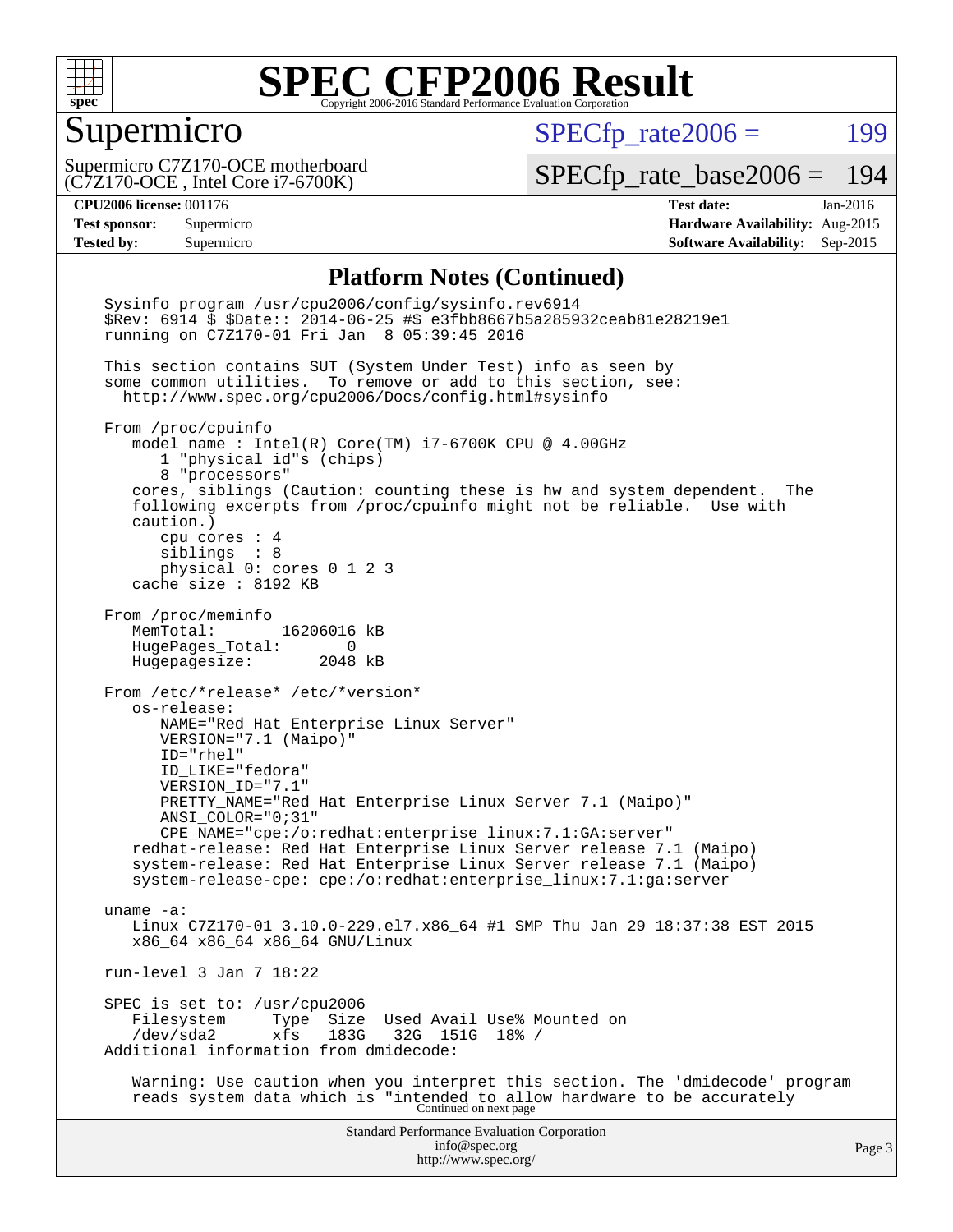

#### Supermicro

 $SPECTp\_rate2006 = 199$ 

(C7Z170-OCE , Intel Core i7-6700K) Supermicro C7Z170-OCE motherboard

[SPECfp\\_rate\\_base2006 =](http://www.spec.org/auto/cpu2006/Docs/result-fields.html#SPECfpratebase2006) 194

**[CPU2006 license:](http://www.spec.org/auto/cpu2006/Docs/result-fields.html#CPU2006license)** 001176 **[Test date:](http://www.spec.org/auto/cpu2006/Docs/result-fields.html#Testdate)** Jan-2016

**[Test sponsor:](http://www.spec.org/auto/cpu2006/Docs/result-fields.html#Testsponsor)** Supermicro **[Hardware Availability:](http://www.spec.org/auto/cpu2006/Docs/result-fields.html#HardwareAvailability)** Aug-2015 **[Tested by:](http://www.spec.org/auto/cpu2006/Docs/result-fields.html#Testedby)** Supermicro **Supermicro [Software Availability:](http://www.spec.org/auto/cpu2006/Docs/result-fields.html#SoftwareAvailability)** Sep-2015

#### **[Platform Notes \(Continued\)](http://www.spec.org/auto/cpu2006/Docs/result-fields.html#PlatformNotes)**

 determined", but the intent may not be met, as there are frequent changes to hardware, firmware, and the "DMTF SMBIOS" standard.

 BIOS American Megatrends Inc. 1.0 12/14/2015 Memory: 4x 0420 F4-2800C16-4GRK 4 GB 1 rank 2133 MHz

(End of data from sysinfo program)

#### **[General Notes](http://www.spec.org/auto/cpu2006/Docs/result-fields.html#GeneralNotes)**

Environment variables set by runspec before the start of the run: LD LIBRARY PATH = "/usr/cpu2006/libs/32:/usr/cpu2006/libs/64:/usr/cpu2006/sh"

 Binaries compiled on a system with 1x Intel Core i5-4670K CPU + 32GB memory using RedHat EL 7.1 Transparent Huge Pages enabled with: echo always > /sys/kernel/mm/transparent\_hugepage/enabled

**[Base Compiler Invocation](http://www.spec.org/auto/cpu2006/Docs/result-fields.html#BaseCompilerInvocation)**

[C benchmarks](http://www.spec.org/auto/cpu2006/Docs/result-fields.html#Cbenchmarks):  $\frac{1}{2}$  cc  $-$  m64

[C++ benchmarks:](http://www.spec.org/auto/cpu2006/Docs/result-fields.html#CXXbenchmarks) [icpc -m64](http://www.spec.org/cpu2006/results/res2016q1/cpu2006-20160108-38633.flags.html#user_CXXbase_intel_icpc_64bit_bedb90c1146cab66620883ef4f41a67e)

[Fortran benchmarks](http://www.spec.org/auto/cpu2006/Docs/result-fields.html#Fortranbenchmarks): [ifort -m64](http://www.spec.org/cpu2006/results/res2016q1/cpu2006-20160108-38633.flags.html#user_FCbase_intel_ifort_64bit_ee9d0fb25645d0210d97eb0527dcc06e)

[Benchmarks using both Fortran and C](http://www.spec.org/auto/cpu2006/Docs/result-fields.html#BenchmarksusingbothFortranandC): [icc -m64](http://www.spec.org/cpu2006/results/res2016q1/cpu2006-20160108-38633.flags.html#user_CC_FCbase_intel_icc_64bit_0b7121f5ab7cfabee23d88897260401c) [ifort -m64](http://www.spec.org/cpu2006/results/res2016q1/cpu2006-20160108-38633.flags.html#user_CC_FCbase_intel_ifort_64bit_ee9d0fb25645d0210d97eb0527dcc06e)

#### **[Base Portability Flags](http://www.spec.org/auto/cpu2006/Docs/result-fields.html#BasePortabilityFlags)**

| 410.bwaves: - DSPEC CPU LP64                 |  |
|----------------------------------------------|--|
| 416.gamess: -DSPEC_CPU_LP64                  |  |
| 433.milc: -DSPEC CPU LP64                    |  |
| 434.zeusmp: -DSPEC_CPU_LP64                  |  |
| 435.gromacs: -DSPEC_CPU_LP64 -nofor_main     |  |
| 436.cactusADM: - DSPEC CPU LP64 - nofor main |  |
| 437.leslie3d: -DSPEC_CPU_LP64                |  |
| 444.namd: - DSPEC CPU LP64                   |  |
| 447.dealII: -DSPEC CPU LP64                  |  |
| 450.soplex: -DSPEC_CPU_LP64                  |  |
| 453.povray: -DSPEC CPU LP64                  |  |

Continued on next page

Standard Performance Evaluation Corporation [info@spec.org](mailto:info@spec.org) <http://www.spec.org/>

Page 4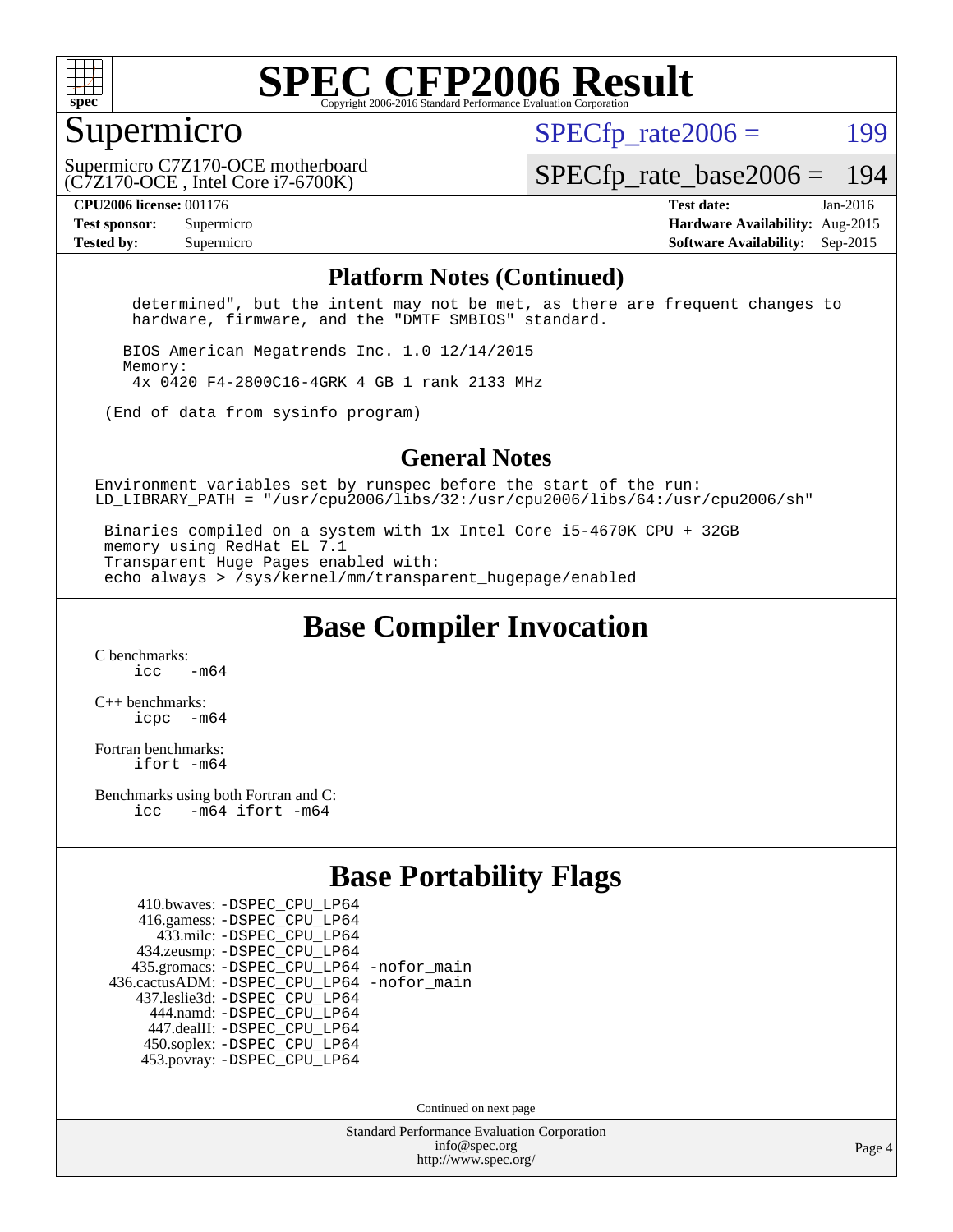

### Supermicro

 $SPECTp\_rate2006 = 199$ 

(C7Z170-OCE , Intel Core i7-6700K) Supermicro C7Z170-OCE motherboard

[SPECfp\\_rate\\_base2006 =](http://www.spec.org/auto/cpu2006/Docs/result-fields.html#SPECfpratebase2006) 194

**[CPU2006 license:](http://www.spec.org/auto/cpu2006/Docs/result-fields.html#CPU2006license)** 001176 **[Test date:](http://www.spec.org/auto/cpu2006/Docs/result-fields.html#Testdate)** Jan-2016 **[Test sponsor:](http://www.spec.org/auto/cpu2006/Docs/result-fields.html#Testsponsor)** Supermicro **[Hardware Availability:](http://www.spec.org/auto/cpu2006/Docs/result-fields.html#HardwareAvailability)** Aug-2015 **[Tested by:](http://www.spec.org/auto/cpu2006/Docs/result-fields.html#Testedby)** Supermicro **Supermicro [Software Availability:](http://www.spec.org/auto/cpu2006/Docs/result-fields.html#SoftwareAvailability)** Sep-2015

### **[Base Portability Flags \(Continued\)](http://www.spec.org/auto/cpu2006/Docs/result-fields.html#BasePortabilityFlags)**

 454.calculix: [-DSPEC\\_CPU\\_LP64](http://www.spec.org/cpu2006/results/res2016q1/cpu2006-20160108-38633.flags.html#suite_basePORTABILITY454_calculix_DSPEC_CPU_LP64) [-nofor\\_main](http://www.spec.org/cpu2006/results/res2016q1/cpu2006-20160108-38633.flags.html#user_baseLDPORTABILITY454_calculix_f-nofor_main) 459.GemsFDTD: [-DSPEC\\_CPU\\_LP64](http://www.spec.org/cpu2006/results/res2016q1/cpu2006-20160108-38633.flags.html#suite_basePORTABILITY459_GemsFDTD_DSPEC_CPU_LP64) 465.tonto: [-DSPEC\\_CPU\\_LP64](http://www.spec.org/cpu2006/results/res2016q1/cpu2006-20160108-38633.flags.html#suite_basePORTABILITY465_tonto_DSPEC_CPU_LP64) 470.lbm: [-DSPEC\\_CPU\\_LP64](http://www.spec.org/cpu2006/results/res2016q1/cpu2006-20160108-38633.flags.html#suite_basePORTABILITY470_lbm_DSPEC_CPU_LP64) 481.wrf: [-DSPEC\\_CPU\\_LP64](http://www.spec.org/cpu2006/results/res2016q1/cpu2006-20160108-38633.flags.html#suite_basePORTABILITY481_wrf_DSPEC_CPU_LP64) [-DSPEC\\_CPU\\_CASE\\_FLAG](http://www.spec.org/cpu2006/results/res2016q1/cpu2006-20160108-38633.flags.html#b481.wrf_baseCPORTABILITY_DSPEC_CPU_CASE_FLAG) [-DSPEC\\_CPU\\_LINUX](http://www.spec.org/cpu2006/results/res2016q1/cpu2006-20160108-38633.flags.html#b481.wrf_baseCPORTABILITY_DSPEC_CPU_LINUX) 482.sphinx3: [-DSPEC\\_CPU\\_LP64](http://www.spec.org/cpu2006/results/res2016q1/cpu2006-20160108-38633.flags.html#suite_basePORTABILITY482_sphinx3_DSPEC_CPU_LP64)

### **[Base Optimization Flags](http://www.spec.org/auto/cpu2006/Docs/result-fields.html#BaseOptimizationFlags)**

[C benchmarks](http://www.spec.org/auto/cpu2006/Docs/result-fields.html#Cbenchmarks):

[-xCORE-AVX2](http://www.spec.org/cpu2006/results/res2016q1/cpu2006-20160108-38633.flags.html#user_CCbase_f-xAVX2_5f5fc0cbe2c9f62c816d3e45806c70d7) [-ipo](http://www.spec.org/cpu2006/results/res2016q1/cpu2006-20160108-38633.flags.html#user_CCbase_f-ipo) [-O3](http://www.spec.org/cpu2006/results/res2016q1/cpu2006-20160108-38633.flags.html#user_CCbase_f-O3) [-no-prec-div](http://www.spec.org/cpu2006/results/res2016q1/cpu2006-20160108-38633.flags.html#user_CCbase_f-no-prec-div) [-opt-prefetch](http://www.spec.org/cpu2006/results/res2016q1/cpu2006-20160108-38633.flags.html#user_CCbase_f-opt-prefetch) [-auto-p32](http://www.spec.org/cpu2006/results/res2016q1/cpu2006-20160108-38633.flags.html#user_CCbase_f-auto-p32) [-ansi-alias](http://www.spec.org/cpu2006/results/res2016q1/cpu2006-20160108-38633.flags.html#user_CCbase_f-ansi-alias)

 $C_{++}$  benchmarks: [-xCORE-AVX2](http://www.spec.org/cpu2006/results/res2016q1/cpu2006-20160108-38633.flags.html#user_CXXbase_f-xAVX2_5f5fc0cbe2c9f62c816d3e45806c70d7) [-ipo](http://www.spec.org/cpu2006/results/res2016q1/cpu2006-20160108-38633.flags.html#user_CXXbase_f-ipo) [-O3](http://www.spec.org/cpu2006/results/res2016q1/cpu2006-20160108-38633.flags.html#user_CXXbase_f-O3) [-no-prec-div](http://www.spec.org/cpu2006/results/res2016q1/cpu2006-20160108-38633.flags.html#user_CXXbase_f-no-prec-div) [-opt-prefetch](http://www.spec.org/cpu2006/results/res2016q1/cpu2006-20160108-38633.flags.html#user_CXXbase_f-opt-prefetch) [-auto-p32](http://www.spec.org/cpu2006/results/res2016q1/cpu2006-20160108-38633.flags.html#user_CXXbase_f-auto-p32) [-ansi-alias](http://www.spec.org/cpu2006/results/res2016q1/cpu2006-20160108-38633.flags.html#user_CXXbase_f-ansi-alias)

[Fortran benchmarks](http://www.spec.org/auto/cpu2006/Docs/result-fields.html#Fortranbenchmarks):

[-xCORE-AVX2](http://www.spec.org/cpu2006/results/res2016q1/cpu2006-20160108-38633.flags.html#user_FCbase_f-xAVX2_5f5fc0cbe2c9f62c816d3e45806c70d7) [-ipo](http://www.spec.org/cpu2006/results/res2016q1/cpu2006-20160108-38633.flags.html#user_FCbase_f-ipo) [-O3](http://www.spec.org/cpu2006/results/res2016q1/cpu2006-20160108-38633.flags.html#user_FCbase_f-O3) [-no-prec-div](http://www.spec.org/cpu2006/results/res2016q1/cpu2006-20160108-38633.flags.html#user_FCbase_f-no-prec-div) [-opt-prefetch](http://www.spec.org/cpu2006/results/res2016q1/cpu2006-20160108-38633.flags.html#user_FCbase_f-opt-prefetch)

[Benchmarks using both Fortran and C](http://www.spec.org/auto/cpu2006/Docs/result-fields.html#BenchmarksusingbothFortranandC): [-xCORE-AVX2](http://www.spec.org/cpu2006/results/res2016q1/cpu2006-20160108-38633.flags.html#user_CC_FCbase_f-xAVX2_5f5fc0cbe2c9f62c816d3e45806c70d7) [-ipo](http://www.spec.org/cpu2006/results/res2016q1/cpu2006-20160108-38633.flags.html#user_CC_FCbase_f-ipo) [-O3](http://www.spec.org/cpu2006/results/res2016q1/cpu2006-20160108-38633.flags.html#user_CC_FCbase_f-O3) [-no-prec-div](http://www.spec.org/cpu2006/results/res2016q1/cpu2006-20160108-38633.flags.html#user_CC_FCbase_f-no-prec-div) [-opt-prefetch](http://www.spec.org/cpu2006/results/res2016q1/cpu2006-20160108-38633.flags.html#user_CC_FCbase_f-opt-prefetch) [-auto-p32](http://www.spec.org/cpu2006/results/res2016q1/cpu2006-20160108-38633.flags.html#user_CC_FCbase_f-auto-p32) [-ansi-alias](http://www.spec.org/cpu2006/results/res2016q1/cpu2006-20160108-38633.flags.html#user_CC_FCbase_f-ansi-alias)

### **[Peak Compiler Invocation](http://www.spec.org/auto/cpu2006/Docs/result-fields.html#PeakCompilerInvocation)**

[C benchmarks](http://www.spec.org/auto/cpu2006/Docs/result-fields.html#Cbenchmarks):  $-m64$ 

[C++ benchmarks \(except as noted below\):](http://www.spec.org/auto/cpu2006/Docs/result-fields.html#CXXbenchmarksexceptasnotedbelow) [icpc -m64](http://www.spec.org/cpu2006/results/res2016q1/cpu2006-20160108-38633.flags.html#user_CXXpeak_intel_icpc_64bit_bedb90c1146cab66620883ef4f41a67e)

450.soplex: [icpc -m32 -L/opt/intel/compilers\\_and\\_libraries\\_2016/linux/compiler/lib/ia32\\_lin](http://www.spec.org/cpu2006/results/res2016q1/cpu2006-20160108-38633.flags.html#user_peakCXXLD450_soplex_intel_icpc_b4f50a394bdb4597aa5879c16bc3f5c5)

[Fortran benchmarks](http://www.spec.org/auto/cpu2006/Docs/result-fields.html#Fortranbenchmarks): [ifort -m64](http://www.spec.org/cpu2006/results/res2016q1/cpu2006-20160108-38633.flags.html#user_FCpeak_intel_ifort_64bit_ee9d0fb25645d0210d97eb0527dcc06e)

[Benchmarks using both Fortran and C](http://www.spec.org/auto/cpu2006/Docs/result-fields.html#BenchmarksusingbothFortranandC): [icc -m64](http://www.spec.org/cpu2006/results/res2016q1/cpu2006-20160108-38633.flags.html#user_CC_FCpeak_intel_icc_64bit_0b7121f5ab7cfabee23d88897260401c) [ifort -m64](http://www.spec.org/cpu2006/results/res2016q1/cpu2006-20160108-38633.flags.html#user_CC_FCpeak_intel_ifort_64bit_ee9d0fb25645d0210d97eb0527dcc06e)

### **[Peak Portability Flags](http://www.spec.org/auto/cpu2006/Docs/result-fields.html#PeakPortabilityFlags)**

410.bwaves: [-DSPEC\\_CPU\\_LP64](http://www.spec.org/cpu2006/results/res2016q1/cpu2006-20160108-38633.flags.html#suite_peakPORTABILITY410_bwaves_DSPEC_CPU_LP64)

Continued on next page

Standard Performance Evaluation Corporation [info@spec.org](mailto:info@spec.org) <http://www.spec.org/>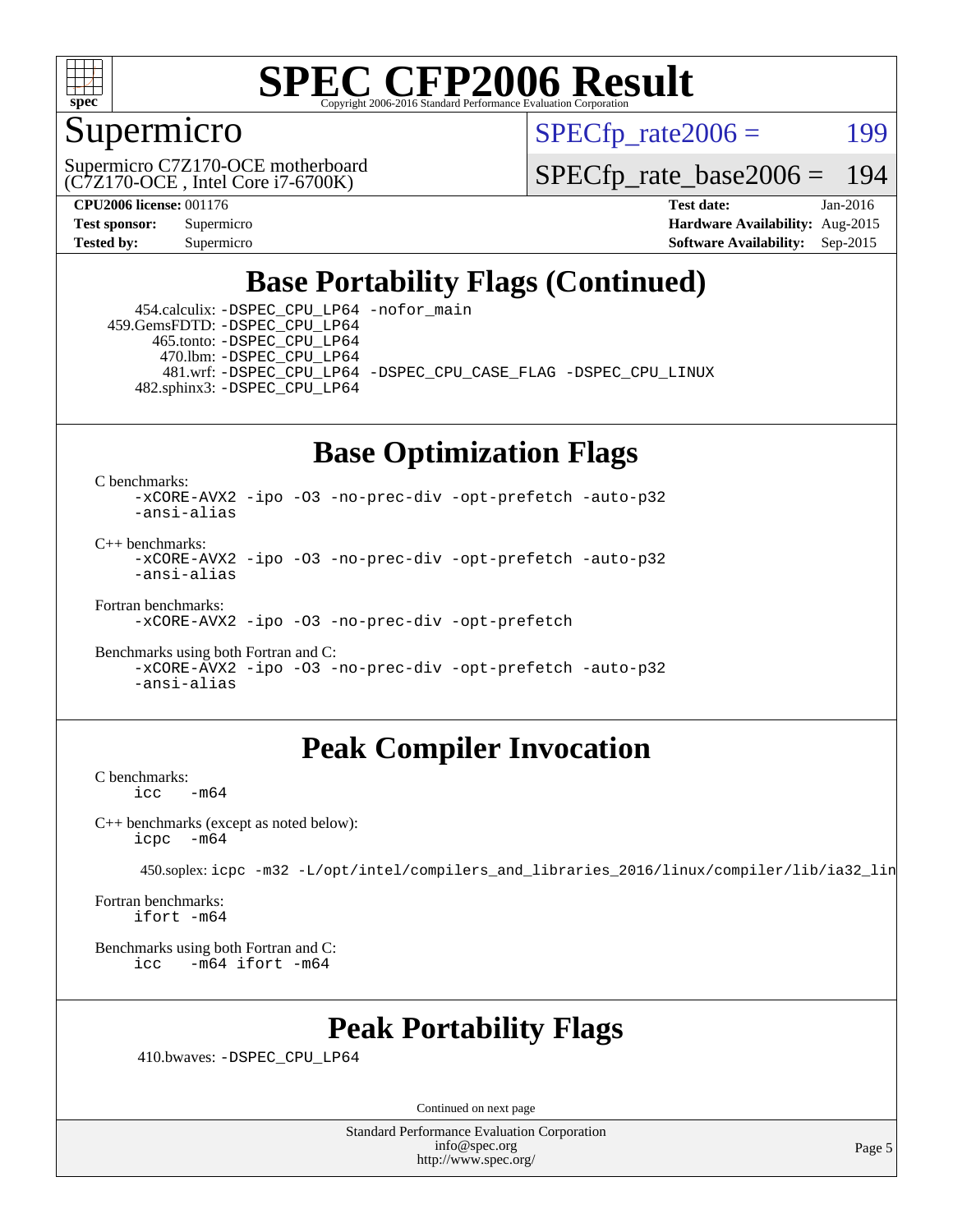

### Supermicro

 $SPECTp\_rate2006 = 199$ 

(C7Z170-OCE , Intel Core i7-6700K) Supermicro C7Z170-OCE motherboard [SPECfp\\_rate\\_base2006 =](http://www.spec.org/auto/cpu2006/Docs/result-fields.html#SPECfpratebase2006) 194

| <b>Test sponsor:</b> | Supermicro |
|----------------------|------------|
| <b>Tested by:</b>    | Supermicro |

**[CPU2006 license:](http://www.spec.org/auto/cpu2006/Docs/result-fields.html#CPU2006license)** 001176 **[Test date:](http://www.spec.org/auto/cpu2006/Docs/result-fields.html#Testdate)** Jan-2016 **[Hardware Availability:](http://www.spec.org/auto/cpu2006/Docs/result-fields.html#HardwareAvailability)** Aug-2015 **[Software Availability:](http://www.spec.org/auto/cpu2006/Docs/result-fields.html#SoftwareAvailability)** Sep-2015

### **[Peak Portability Flags \(Continued\)](http://www.spec.org/auto/cpu2006/Docs/result-fields.html#PeakPortabilityFlags)**

 416.gamess: [-DSPEC\\_CPU\\_LP64](http://www.spec.org/cpu2006/results/res2016q1/cpu2006-20160108-38633.flags.html#suite_peakPORTABILITY416_gamess_DSPEC_CPU_LP64) 433.milc: [-DSPEC\\_CPU\\_LP64](http://www.spec.org/cpu2006/results/res2016q1/cpu2006-20160108-38633.flags.html#suite_peakPORTABILITY433_milc_DSPEC_CPU_LP64) 434.zeusmp: [-DSPEC\\_CPU\\_LP64](http://www.spec.org/cpu2006/results/res2016q1/cpu2006-20160108-38633.flags.html#suite_peakPORTABILITY434_zeusmp_DSPEC_CPU_LP64) 435.gromacs: [-DSPEC\\_CPU\\_LP64](http://www.spec.org/cpu2006/results/res2016q1/cpu2006-20160108-38633.flags.html#suite_peakPORTABILITY435_gromacs_DSPEC_CPU_LP64) [-nofor\\_main](http://www.spec.org/cpu2006/results/res2016q1/cpu2006-20160108-38633.flags.html#user_peakLDPORTABILITY435_gromacs_f-nofor_main) 436.cactusADM: [-DSPEC\\_CPU\\_LP64](http://www.spec.org/cpu2006/results/res2016q1/cpu2006-20160108-38633.flags.html#suite_peakPORTABILITY436_cactusADM_DSPEC_CPU_LP64) [-nofor\\_main](http://www.spec.org/cpu2006/results/res2016q1/cpu2006-20160108-38633.flags.html#user_peakLDPORTABILITY436_cactusADM_f-nofor_main) 437.leslie3d: [-DSPEC\\_CPU\\_LP64](http://www.spec.org/cpu2006/results/res2016q1/cpu2006-20160108-38633.flags.html#suite_peakPORTABILITY437_leslie3d_DSPEC_CPU_LP64) 444.namd: [-DSPEC\\_CPU\\_LP64](http://www.spec.org/cpu2006/results/res2016q1/cpu2006-20160108-38633.flags.html#suite_peakPORTABILITY444_namd_DSPEC_CPU_LP64) 447.dealII: [-DSPEC\\_CPU\\_LP64](http://www.spec.org/cpu2006/results/res2016q1/cpu2006-20160108-38633.flags.html#suite_peakPORTABILITY447_dealII_DSPEC_CPU_LP64) 450.soplex: [-D\\_FILE\\_OFFSET\\_BITS=64](http://www.spec.org/cpu2006/results/res2016q1/cpu2006-20160108-38633.flags.html#user_peakPORTABILITY450_soplex_file_offset_bits_64_438cf9856305ebd76870a2c6dc2689ab) 453.povray: [-DSPEC\\_CPU\\_LP64](http://www.spec.org/cpu2006/results/res2016q1/cpu2006-20160108-38633.flags.html#suite_peakPORTABILITY453_povray_DSPEC_CPU_LP64) 454.calculix: [-DSPEC\\_CPU\\_LP64](http://www.spec.org/cpu2006/results/res2016q1/cpu2006-20160108-38633.flags.html#suite_peakPORTABILITY454_calculix_DSPEC_CPU_LP64) [-nofor\\_main](http://www.spec.org/cpu2006/results/res2016q1/cpu2006-20160108-38633.flags.html#user_peakLDPORTABILITY454_calculix_f-nofor_main) 459.GemsFDTD: [-DSPEC\\_CPU\\_LP64](http://www.spec.org/cpu2006/results/res2016q1/cpu2006-20160108-38633.flags.html#suite_peakPORTABILITY459_GemsFDTD_DSPEC_CPU_LP64) 465.tonto: [-DSPEC\\_CPU\\_LP64](http://www.spec.org/cpu2006/results/res2016q1/cpu2006-20160108-38633.flags.html#suite_peakPORTABILITY465_tonto_DSPEC_CPU_LP64) 470.lbm: [-DSPEC\\_CPU\\_LP64](http://www.spec.org/cpu2006/results/res2016q1/cpu2006-20160108-38633.flags.html#suite_peakPORTABILITY470_lbm_DSPEC_CPU_LP64) 481.wrf: [-DSPEC\\_CPU\\_LP64](http://www.spec.org/cpu2006/results/res2016q1/cpu2006-20160108-38633.flags.html#suite_peakPORTABILITY481_wrf_DSPEC_CPU_LP64) [-DSPEC\\_CPU\\_CASE\\_FLAG](http://www.spec.org/cpu2006/results/res2016q1/cpu2006-20160108-38633.flags.html#b481.wrf_peakCPORTABILITY_DSPEC_CPU_CASE_FLAG) [-DSPEC\\_CPU\\_LINUX](http://www.spec.org/cpu2006/results/res2016q1/cpu2006-20160108-38633.flags.html#b481.wrf_peakCPORTABILITY_DSPEC_CPU_LINUX) 482.sphinx3: [-DSPEC\\_CPU\\_LP64](http://www.spec.org/cpu2006/results/res2016q1/cpu2006-20160108-38633.flags.html#suite_peakPORTABILITY482_sphinx3_DSPEC_CPU_LP64)

### **[Peak Optimization Flags](http://www.spec.org/auto/cpu2006/Docs/result-fields.html#PeakOptimizationFlags)**

[C benchmarks](http://www.spec.org/auto/cpu2006/Docs/result-fields.html#Cbenchmarks):

 433.milc: basepeak = yes  $470$ .lbm: basepeak = yes  $482$ .sphinx $3$ : basepeak = yes

#### [C++ benchmarks:](http://www.spec.org/auto/cpu2006/Docs/result-fields.html#CXXbenchmarks)

```
 444.namd: -xCORE-AVX2(pass 2) -prof-gen:threadsafe(pass 1)
       -no-prec-div(pass 2)-par-num-threads=1(pass 1) -prof-use(pass 2) -fno-alias
       -auto-ilp32
```

```
 447.dealII: basepeak = yes
```

```
 450.soplex: -xCORE-AVX2(pass 2) -prof-gen:threadsafe(pass 1)
          -i\text{po}(pass 2) -\overline{O}3(pass 2)-no-prec-div(pass 2)
          -par-num-threads=1(pass 1) -prof-use(pass 2)
          -opt-malloc-options=3
```

```
 453.povray: -xCORE-AVX2(pass 2) -prof-gen:threadsafe(pass 1)
          -i\text{po}(pass 2) -\tilde{O}3(pass 2)-no-prec-div(pass 2)
          -par-num-threads=1(pass 1) -prof-use(pass 2) -unroll4
          -ansi-alias
```
[Fortran benchmarks](http://www.spec.org/auto/cpu2006/Docs/result-fields.html#Fortranbenchmarks):

Continued on next page

```
Standard Performance Evaluation Corporation
              info@spec.org
           http://www.spec.org/
```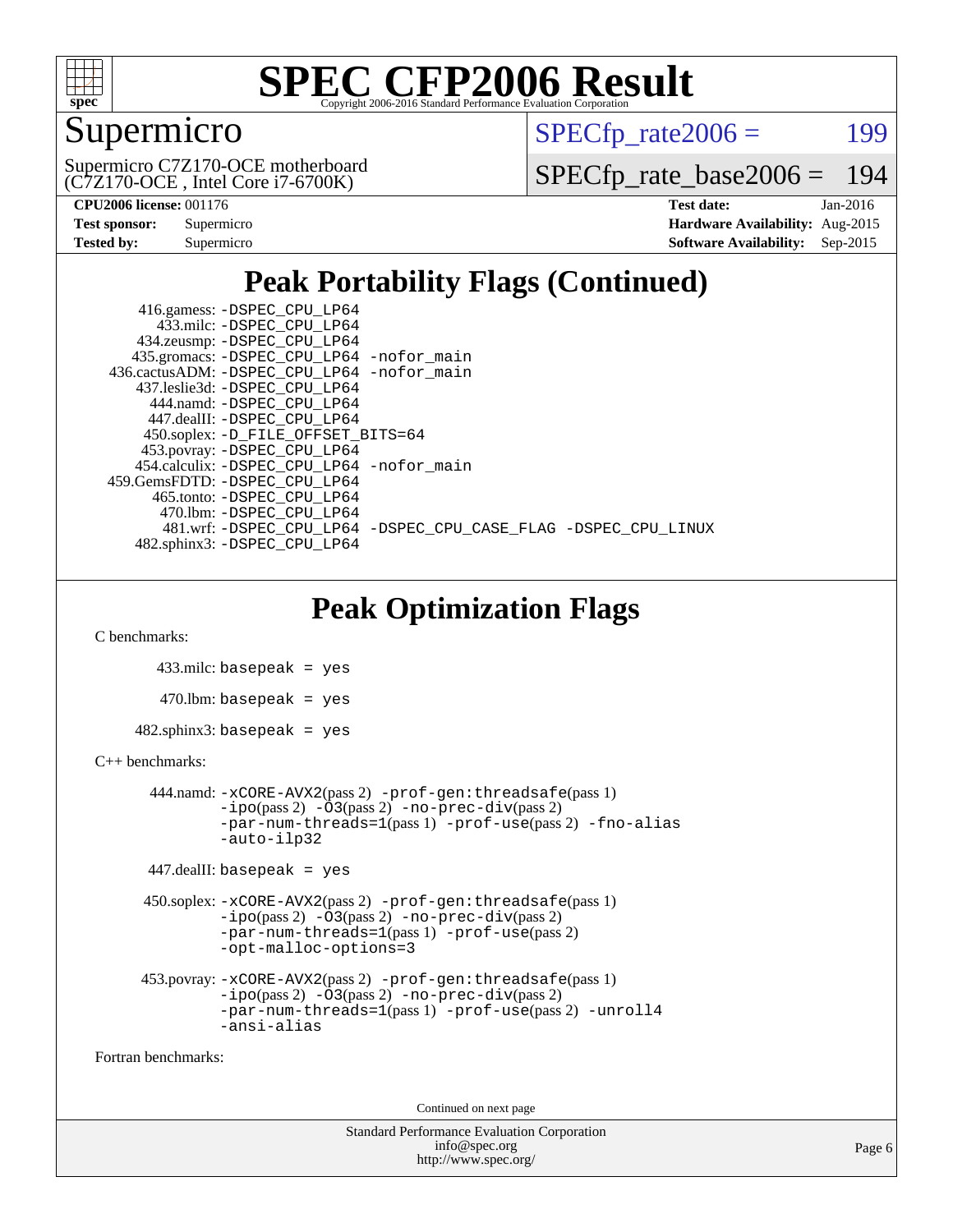

Supermicro

 $SPECTp\_rate2006 = 199$ 

(C7Z170-OCE , Intel Core i7-6700K) Supermicro C7Z170-OCE motherboard [SPECfp\\_rate\\_base2006 =](http://www.spec.org/auto/cpu2006/Docs/result-fields.html#SPECfpratebase2006) 194

**[CPU2006 license:](http://www.spec.org/auto/cpu2006/Docs/result-fields.html#CPU2006license)** 001176 **[Test date:](http://www.spec.org/auto/cpu2006/Docs/result-fields.html#Testdate)** Jan-2016 **[Test sponsor:](http://www.spec.org/auto/cpu2006/Docs/result-fields.html#Testsponsor)** Supermicro **[Hardware Availability:](http://www.spec.org/auto/cpu2006/Docs/result-fields.html#HardwareAvailability)** Aug-2015 **[Tested by:](http://www.spec.org/auto/cpu2006/Docs/result-fields.html#Testedby)** Supermicro **Supermicro [Software Availability:](http://www.spec.org/auto/cpu2006/Docs/result-fields.html#SoftwareAvailability)** Sep-2015

### **[Peak Optimization Flags \(Continued\)](http://www.spec.org/auto/cpu2006/Docs/result-fields.html#PeakOptimizationFlags)**

```
410.bwaves: basepeak = yes 416.gamess: -xCORE-AVX2(pass 2) -prof-gen:threadsafe(pass 1)
                  -i\text{po}(pass 2) -03(pass 2)-no-prec-div(pass 2)
                  -par-num-threads=1(pass 1) -prof-use(pass 2) -unroll2
                  -inline-level=0 -scalar-rep-
         434.zeusmp: basepeak = yes
        437.leslie3d: basepeak = yes
     459.GemsFDTD: basepeak = yes
           465.tonto: -xCORE-AVX2(pass 2) -prof-gen:threadsafe(pass 1)
                  -no-prec-div(pass 2)-par-num-threads=1(pass 1) -prof-use(pass 2) -unroll4 -auto
                  -inline-calloc -opt-malloc-options=3
   Benchmarks using both Fortran and C: 
        435.gromacs: -xCORE-AVX2(pass 2) -prof-gen:threadsafe(pass 1)
                  -i\text{po}(pass 2) -03(pass 2)-no-prec-div(pass 2)
                  -par-num-threads=1(pass 1) -prof-use(pass 2) -opt-prefetch
                  -auto-ilp32
     436.cactusADM: basepeak = yes
       454.calculix: basepeak = yes
           481.wrf: basepeak = yes
                       The flags files that were used to format this result can be browsed at
http://www.spec.org/cpu2006/flags/Intel-ic16.0-official-linux64.html
http://www.spec.org/cpu2006/flags/Supermicro-Platform-Settings-V1.2-revH.html
```
You can also download the XML flags sources by saving the following links: <http://www.spec.org/cpu2006/flags/Intel-ic16.0-official-linux64.xml> <http://www.spec.org/cpu2006/flags/Supermicro-Platform-Settings-V1.2-revH.xml>